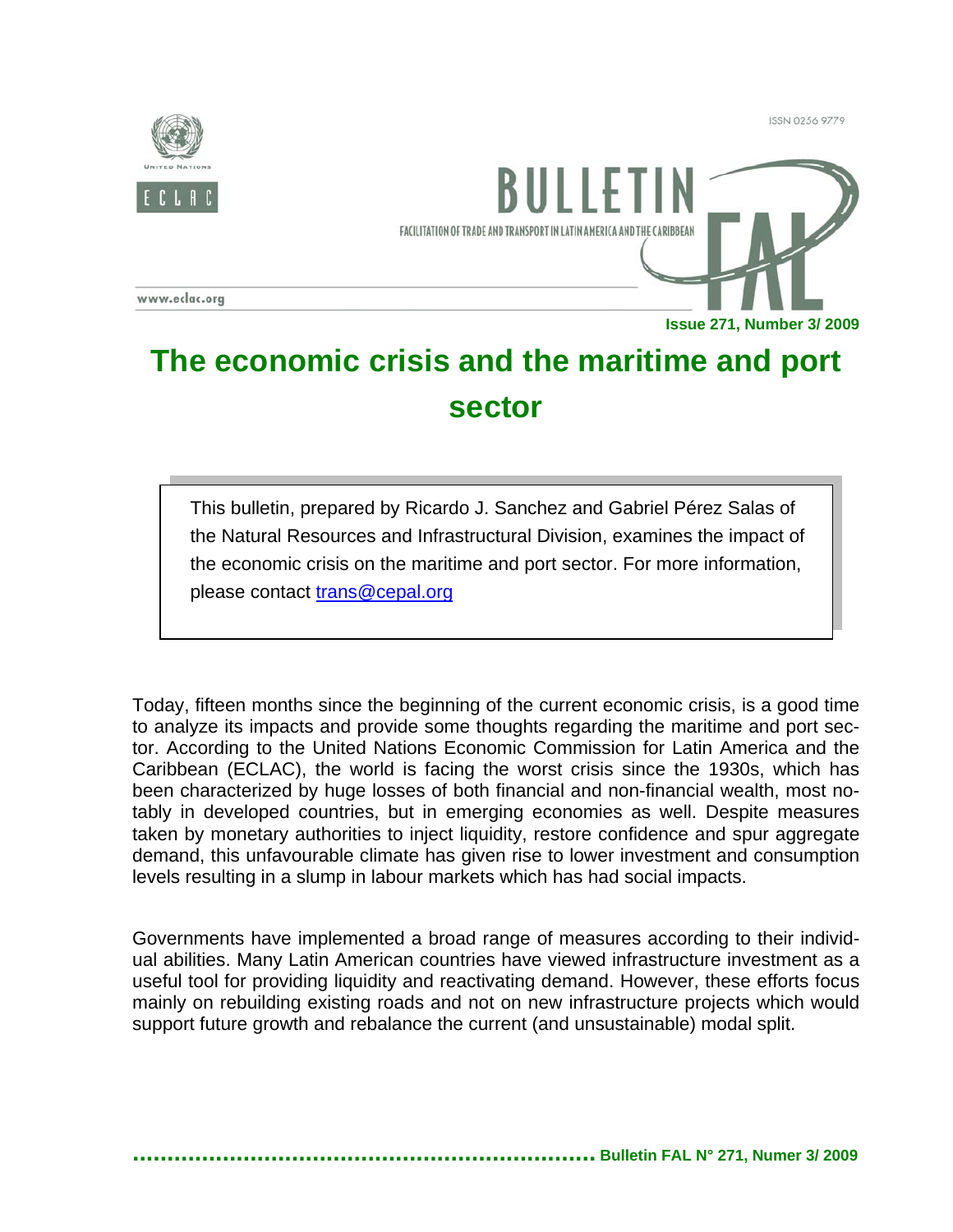The volume of trade in Latin America and the Caribbean is expected to drop by 13% in 2009, exceeding the 10% decline in world trade forecast for this year. This figure confirms that the sector most affected by the global economic crisis in the region is trade, which is suffering an unprecedented contraction. Consequently, maritime transport and port activity in our region will be severely affected as well.

The volume of exports from the region will decrease by 11%, the worst figure in 72 years (since 1937 in fact), while imports will drop by 14%, the steepest drop in 27 years (since 1982). This trade slump has been caused by a strong contraction in world demand, lower prices for some basic commodities, difficulties in obtaining financing for trade and the pro-cyclical performance of intra-regional trade flows, particularly in South America. Commodity-export countries, particularly exporters of oil and minerals, have been the most heavily affected by the deterioration in the terms of trade. Mineral and oil exports from the region fell by 50.7% during the first semester of 2009, while the export of manufactured and agricultural products dropped by 23.9% and 17%, respectively. The steepest drops were found in exports to the European Union (-36.3% in total) and to the United States (-35.3%). Exports to other countries in the region also dropped sharply in the first semester of this year, with a 33% decrease in the value of exports compared with the same period last year. These figures confirm the traditionally procyclical nature of intra-Latin American exports.

GDP for Latin America and the Caribbean will contract by 1.9% this year, raising unemployment to 9% and worsening poverty levels. With the normalization of financial markets, improved outlooks and the ongoing recovery of some economies, ECLAC suggests that economic recovery in the region may begin gradually during the current semester. The region could see positive growth rates again in 2010, but with an estimated average rate of only 3.1%, a very moderate rate compared to previous years, and insufficient to reverse the levels of unemployment and growth of the informal labour market expected for this year. According to Mrs. Alicia Bárcena, "policies to reactivate trade are urgently needed, since the post-crisis future will continue to reward economies that have a greater focus on exports, competitiveness and technological innovation".

However, this general overview must be accompanied by a specific analysis of the maritime sector. In recent months, transport has been severely affected by the repercussions of the international financial crisis, which hit the sector during a phase of expansion, characterized by heavy investment in equipment, supra- and infrastructure in response to the continued expansion of demand in recent years. Currently, signs of over-tonnage have appeared, certain infrastructure projects are being revised or suspended and freight rates have declined sharply, especially during the last quarter of 2008 and the first half of 2009. Overall, the proportion of laid-up fleet is increasing and the immediate future is uncertain.

Several specific aspects of maritime markets, such as a lack of understanding of the shipping cycle and its consequences for supply/demand ratios and freight rates, have had world-wide impacts.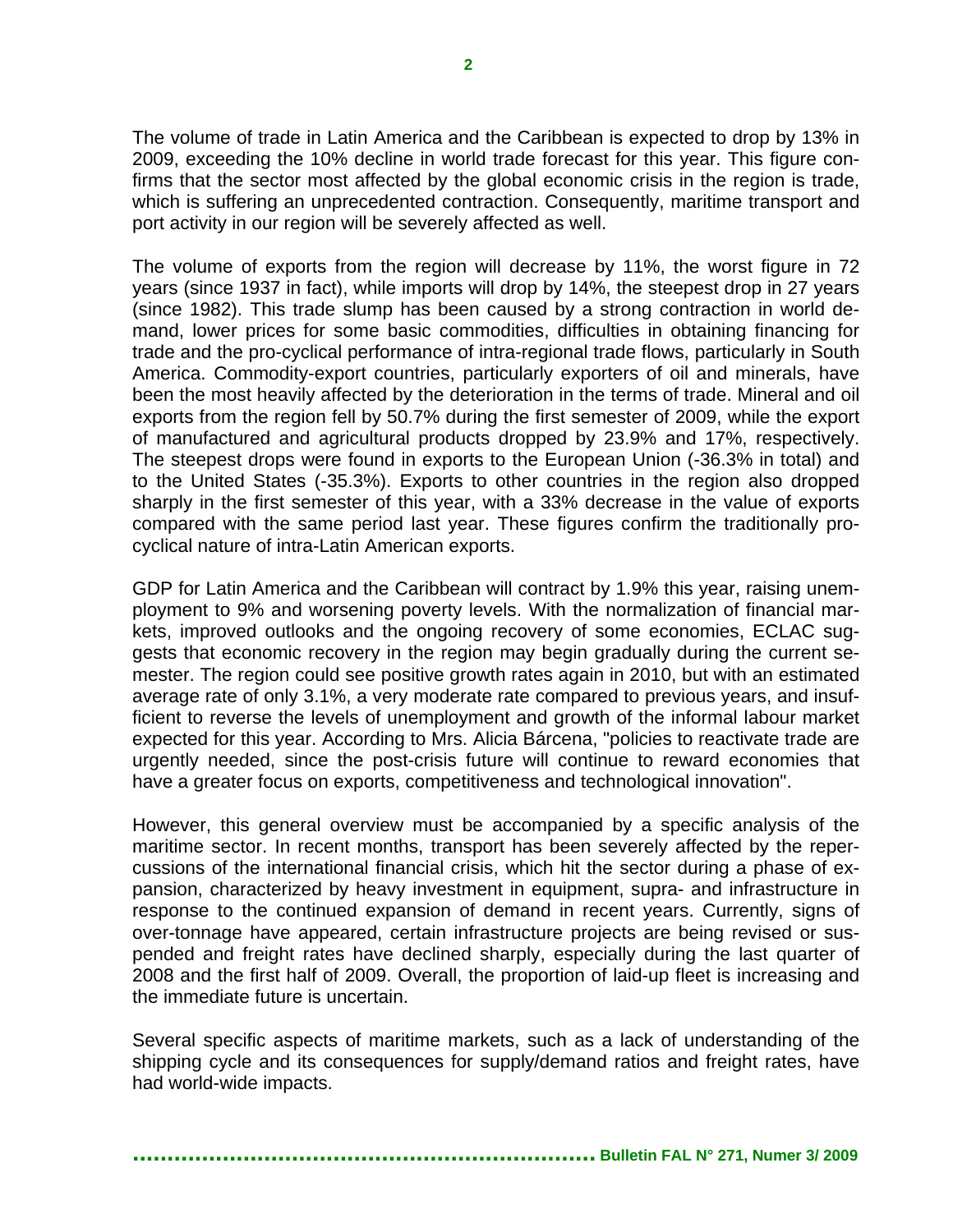## **Disregard for the maritime cycle in business plans**

Despite empirical evidence of the well-known maritime cycle has existed since 1869, some companies have continued to disregard this issue, ordering more capacity than is reasonable and ignoring the market signals that began in late 2007.

The maritime or shipping cycle consists of a sequence of balances and imbalances in supply and demand for services in the shipping market. Prices and output behave cyclically, so that if prices exceed the equilibrium level in any given period, supply in the following period will exceed the equilibrium level as well. Once supply exceeds the equilibrium level, prices will fall to below the equilibrium level, and so on, illustrating the typical inelasticity of supply within this market. The cycle functions in this way due to the lack of synchronization of ship production (changes in supply) in a context of extremely dynamic exogenous demand. When freight rates are low there is less shipbuilding and increasing numbers of ships are scrapped. As demand increases and more transport services are needed, supply (in terms of effective transport capacity) cannot be adjusted rapidly, freight rates rise and shipbuilding begins again, which subsequently produces excessive supply and a decrease in freight rates. A number of studies have historically recognised this shipping cycle.<sup>1</sup>

Since waterborne transport is a multi-product industry, each segment of the industry must be analysed separately.<sup>2</sup> Both dry-bulk and container markets will be now be briefly reviewed.

<u>.</u>

<sup>&</sup>lt;sup>1</sup> See Stopford, 1997; Clarkson, 2004; Sánchez, 2004; Hoffmann, 2005; Boon & Sánchez, 2005; Scarci, 2007, among others.

 $2$  Ideally, each transport route within each segment should be analysed individually.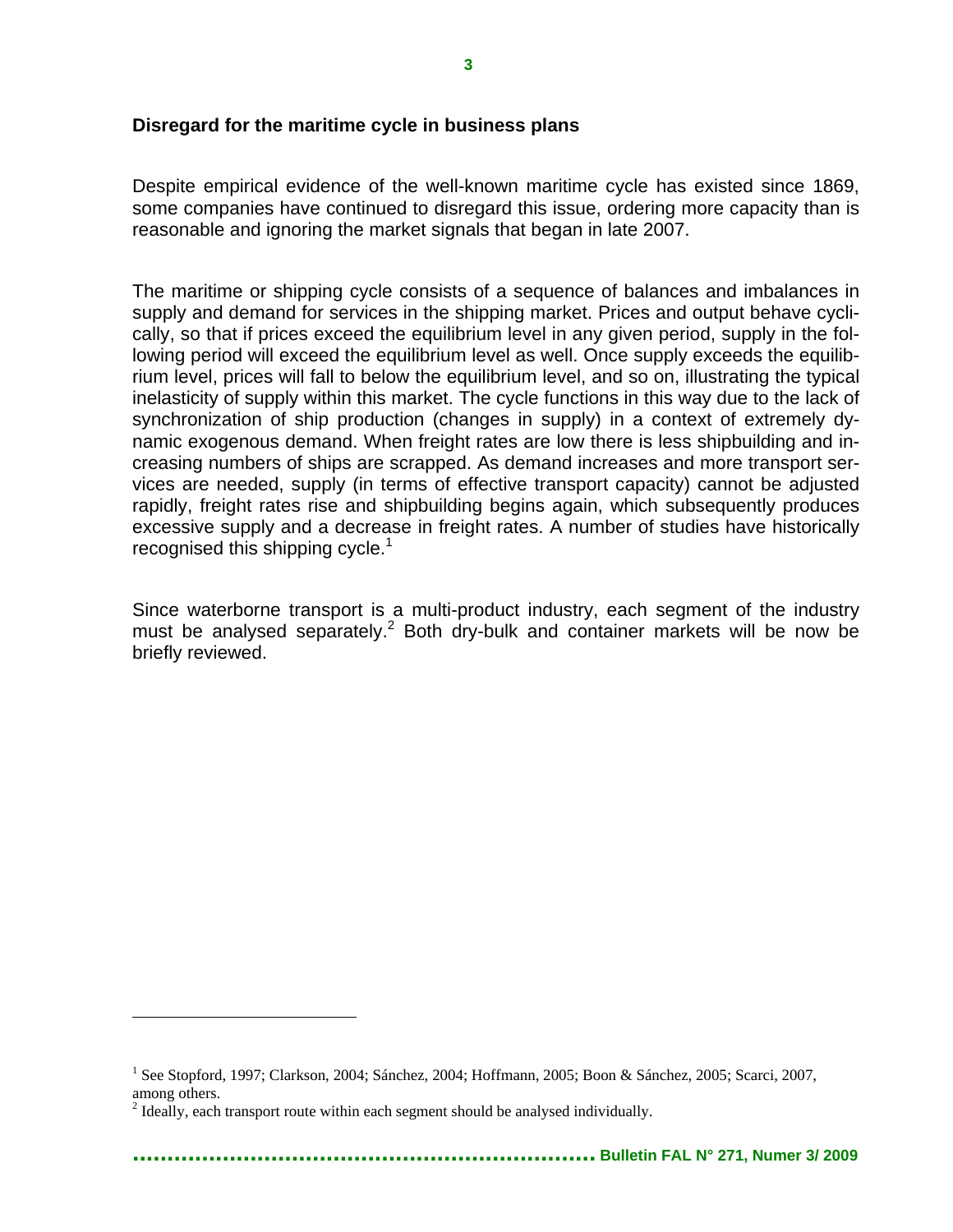In the case of the dry-bulk market (Figure 1), the red curve represents the accumulated variation in demand for dry-bulk transport, while the grey curve displays the equivalent variation in supply. As shown, accumulated demand outstripped supply (capacity) beginning in 2002 —converging in 2008—, putting upward pressure on freight rates. The red-over-grey line represents that pressure, with associated price behaviour (BDI, BHI and BPI are relevant for commodities).Clearly, together with the effects of the current crisis, the effects of supply and demand are reinforced by falling demand.



**Figure 1: Supply and demand: pressure on freight rates** 

Source: Ricardo J. Sánchez, UNECLAC.

Figure 2 illustrates the container market situation, where accumulated demand outstripped supply. This pressure influenced prices, causing the well-known upward trend in freight rates. According to the ECLAC Container Freight Rates Index for Latin America (base  $2^{nd}$  Quarter 2002=100), a maximum of 164 was reached during the second quarter of 2008.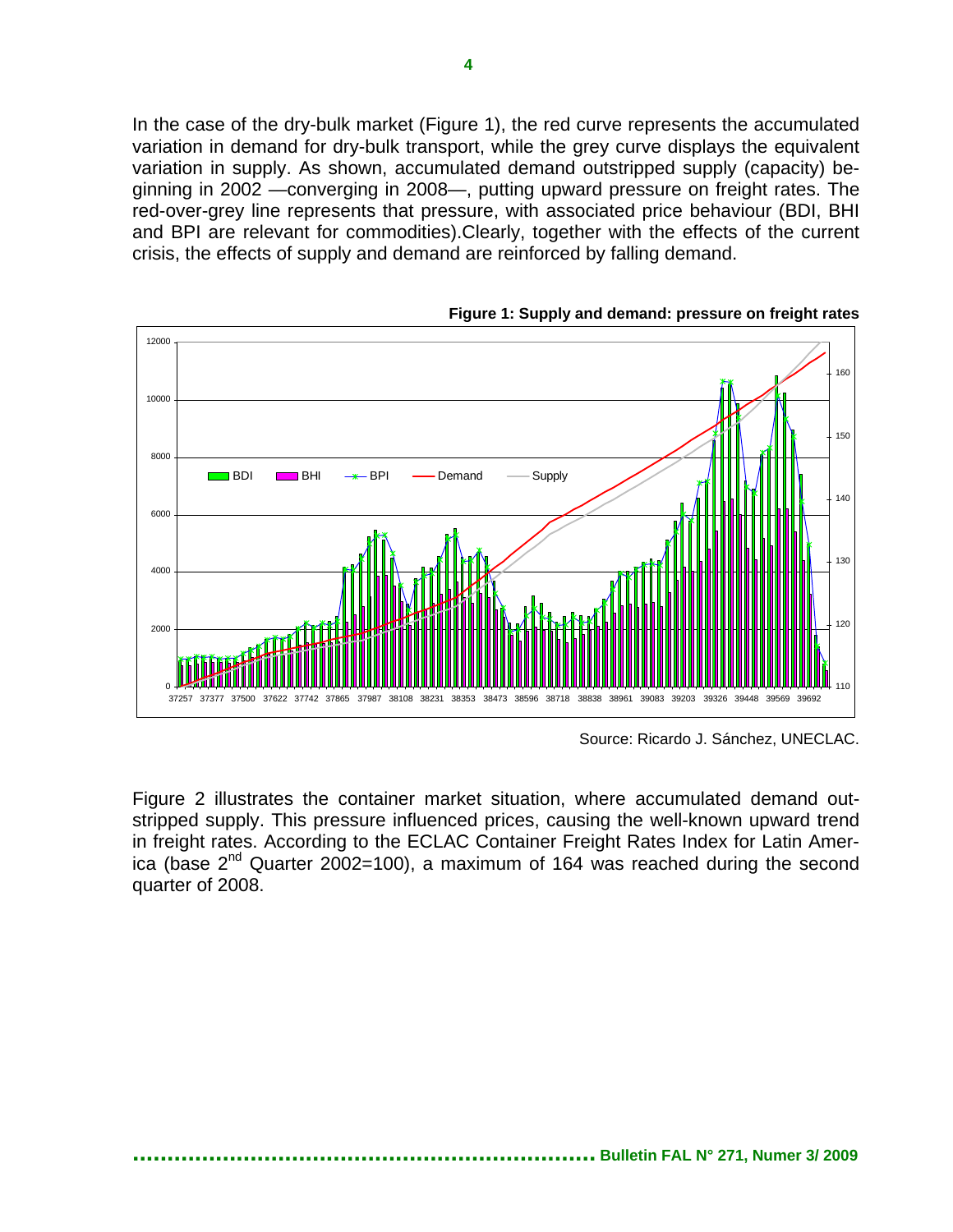

**Figure 2 Container market: variation of supply and demand** 

Source: Ricardo J Sanchez and Maricel Ulloa, UNECLAC

Figure 3 illustrates price behaviour prior to and during the crisis; as shown, freight rates have fallen sharply.<sup>3</sup> Nevertheless, a change of trend may be observed beginning in the second half of 2009.



**Figure 3 Container freight rates, before and during the crisis** 

 $3$  ECLAC index were 157, 131, 111 and 107, for next quarters.

1

**................................................................... Bulletin FAL N° 271, Numer 3/ 2009**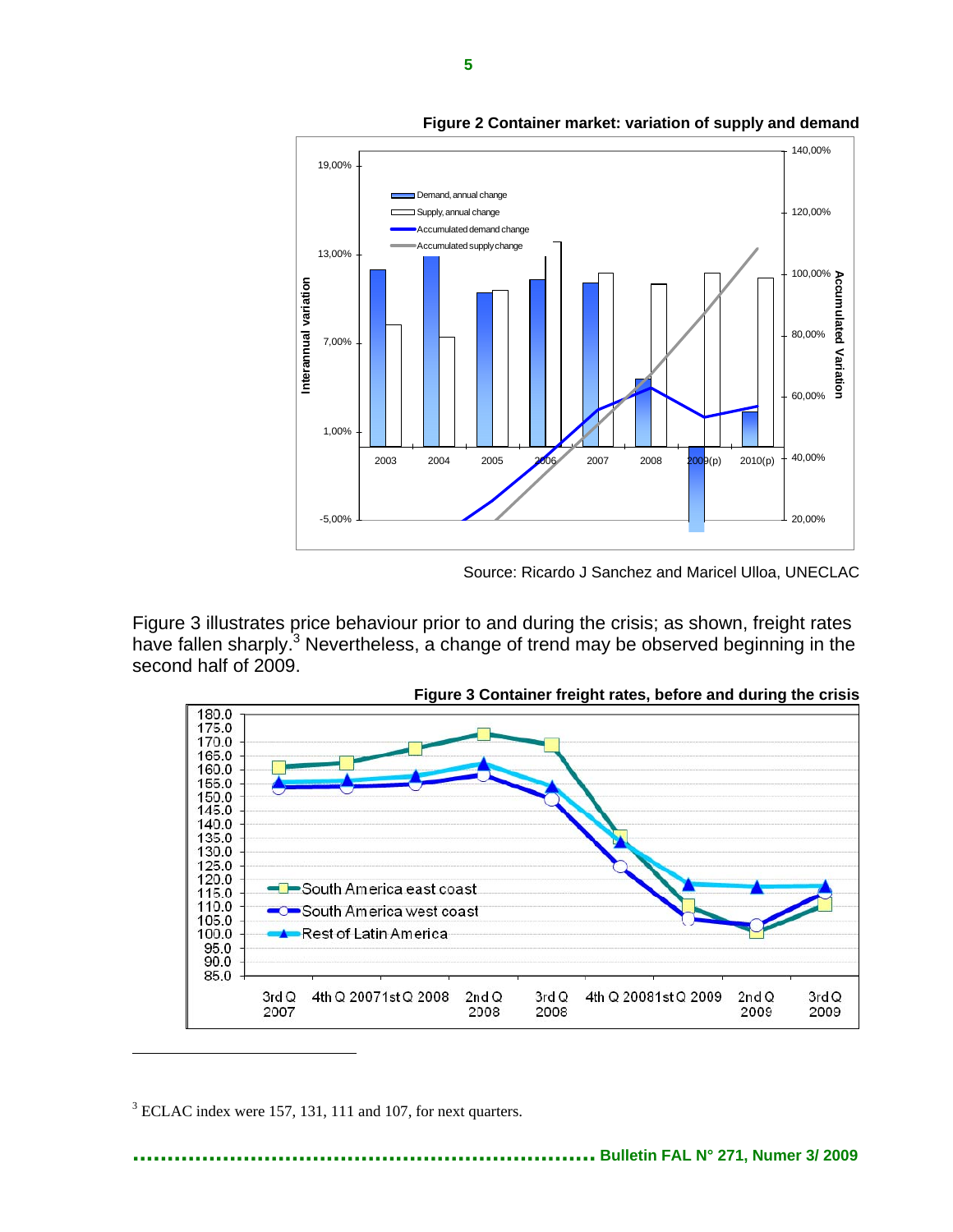The current crisis illustrates the traditional behaviour of maritime markets regarding fleet planning. Despite the existence of the shipping cycle and the obvious need to run a profitable business in a challenging market, ship-owners have tended to make mistakes that could lead to important distortions. Scarsi (2007) separates these mistakes into two types: an erroneous analysis of market needs (capacity and trends) and mistakes related to company structure itself.

The first source of mistakes associated with erroneous fleet deployment can be traced to flawed decision-making processes or attitudes, excessive optimism or pessimism, decisions made on the basis of intuition, or, for historical reasons, sentimental feelings or "herding" behaviour. All of these factors can lead to an overestimation of the growth in demand or cause scarcity of services, despite historical evidence of the shipping cycle. It is clear that in both cases the financial consequences are reflected in freight rates. The second source of mistakes can be found in company structure and managerial culture and is more a function of how decisions are made than whether or not they are correct. While experience is critical when designing appropriate investment plans, a cultural framework is also important. A clear understanding of the market, based on a scientific approach that allows dispersed information to be searched, sorted and analysed, is key and builds knowledge for the company.

The consequences of both types of mistakes are reflected in deployed fleets and the sustainability of expansion plans. Decisions regarding the appropriate time to increase or decrease fleets should be made based on freight rates and ship prices, and must take into account the lag time between ordering and taking delivery of new ships (as indicated by the maritime cycle). A mistaken analysis of the maritime cycle or demand forecasts could lead to unfavourable freight rates for shipping companies, threatening their future survival and affecting overall market competitiveness. The same circumstances are at play when selling a ship on the second-hand market. When freight rates reach record highs and a collapse is imminent (according to the shipping cycle), selling could entail significant capital gains that could then be used to increase fleet size when ship prices fall.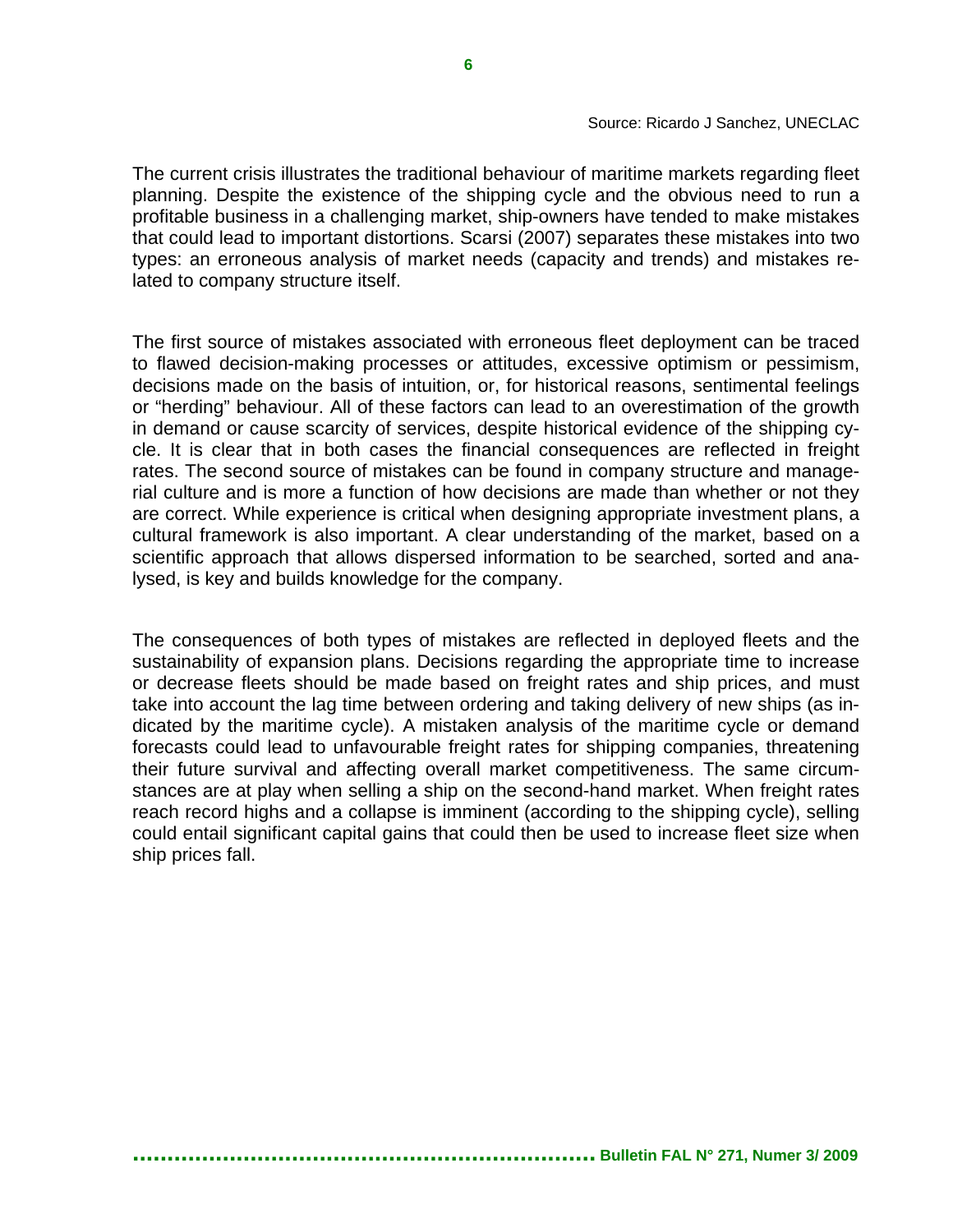## **Port throughputs**

Since the beginning of globalization, port activity has been on the rise and year-on-year performance growth has been recorded. This was true until 2008, when the throughput in some ports, including the traditional world-class ports of Hamburg, Los Angeles/Long Beach and New York, registered substantial slowdowns compared with the previous year. Latin American and the Caribbean was no exception: according to the 2008 ECLAC ports ranking, major regional ports —mainly dedicated to the transhipment of containers— suffered declining growth rates because of overall reductions in activity but also by "losing" market share to other ports with better facilities or services.

The first half of 2009 shows a widespread slowdown in port activity. All 13 of the world's top ports saw decreased performance in terms of TEU movements, with the exception of Qingdao and Tianjin (with moderate growth of 2%). As a group, Alphaliner estimates a slowdown of 15.6%. Similarly, almost all major Latin American and Caribbean ports show declining figures. According to ECLAC, activity at **the region's ports fell by 11.2%, less than worldwide figures**. It is interesting to observe that even during the crisis some Latin American and Caribbean ports were able to increase their activity, thereby turning the crisis into an opportunity (for instance, Cartagena, Colombia).



**Figure 4: Port throughputs in total TEU, first half 2009** 

Source: Maritime Profile, UN ECLAC, using information submitted by ports or national institutions. For further details see: www.cepal.org/perfil